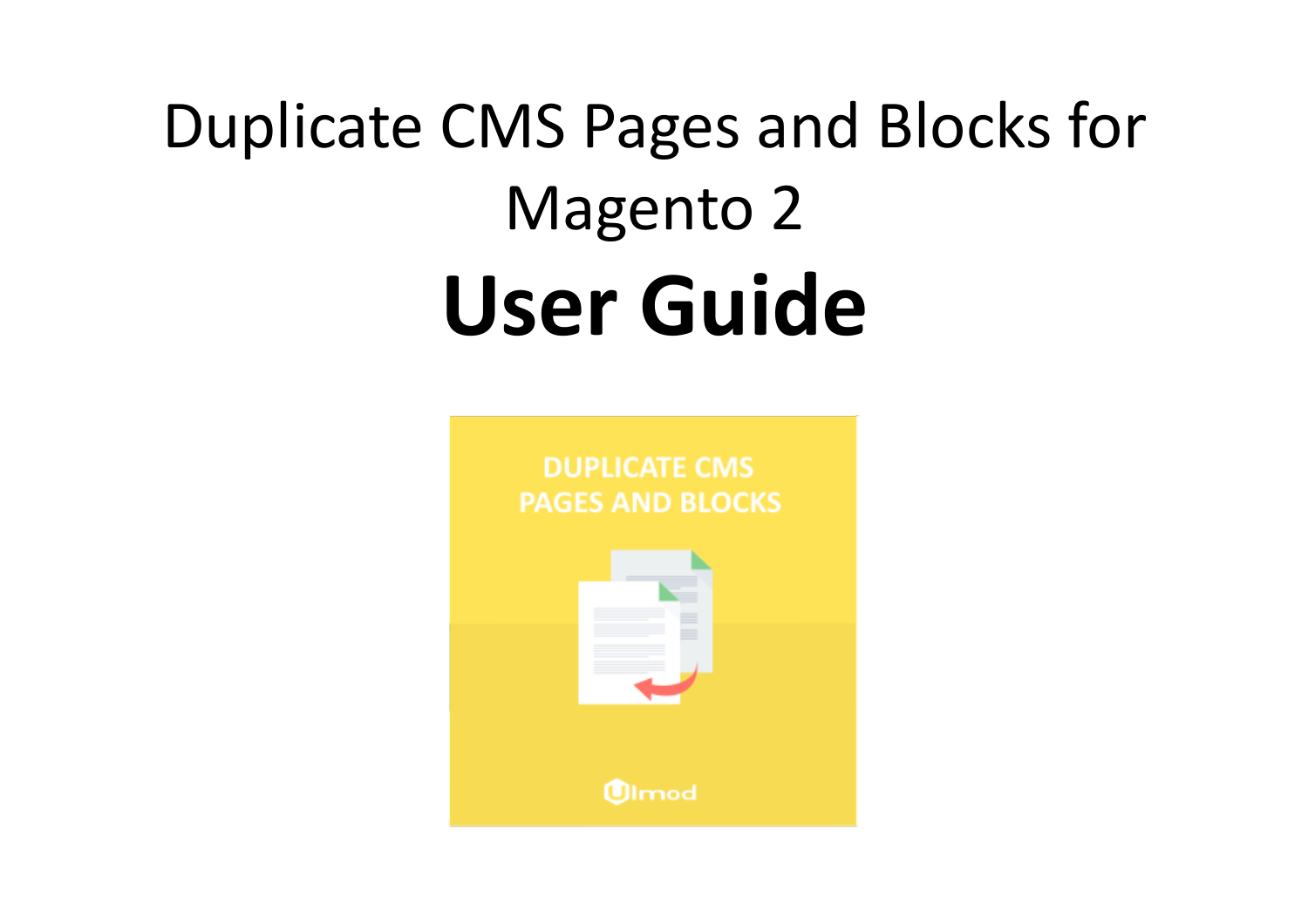## **Table of Contents**

## **[1. CMS Page and Block Duplication](#page-2-0)**

- [1.1. Accessing the Extension Guide](#page-3-0)
- [1.2. Guide](#page-4-0)
- [1.3. Duplicate Page](#page-5-0)
- [1.4. Duplicate Block](#page-7-0)
- **[2. Support](#page-9-0)**

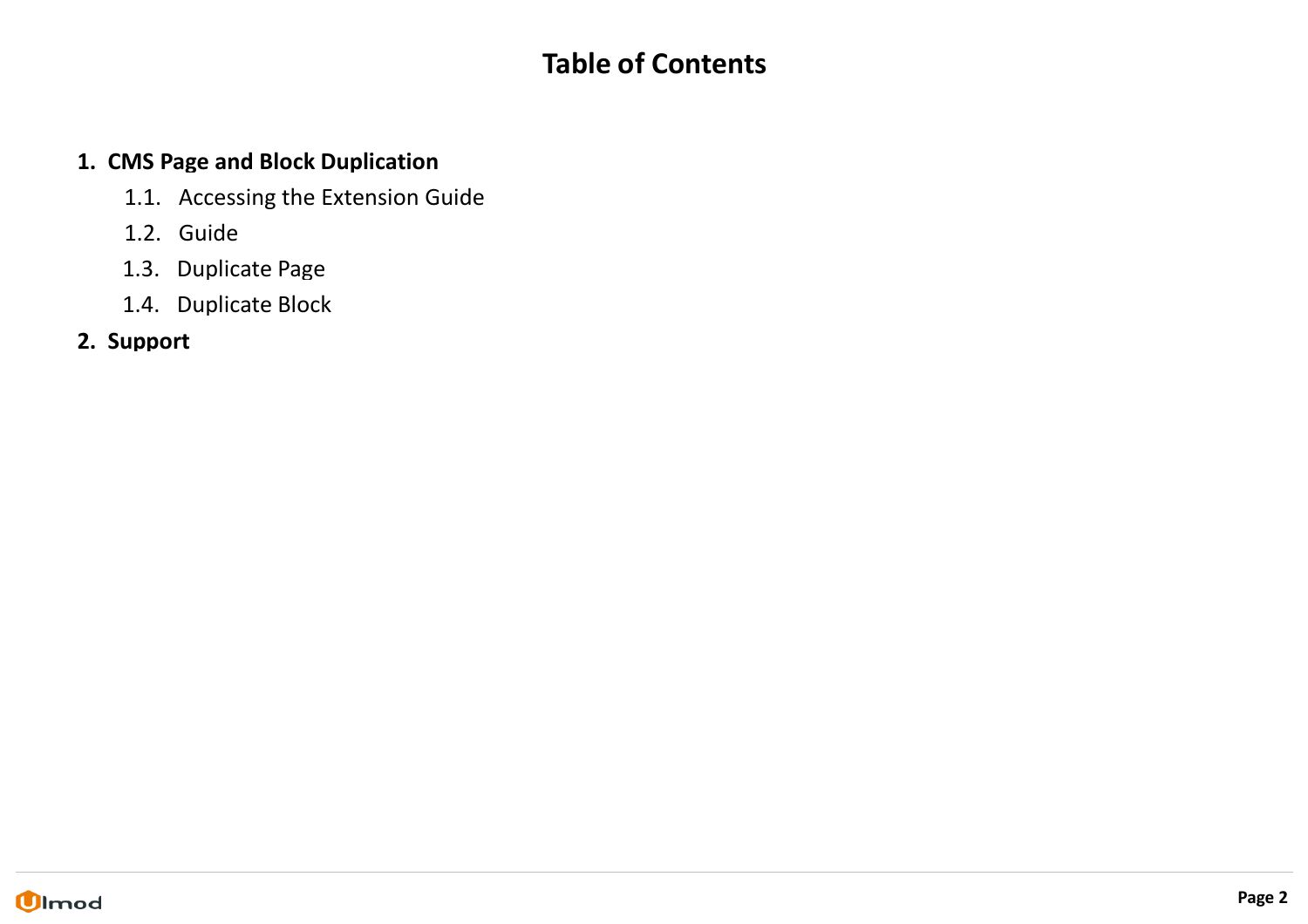## **1. CMS Page and Block Duplication**

<span id="page-2-0"></span>Once you are finished with installing the extension it is time to proceed to your Magento 2 backend to duplicate CMS Page and Block.

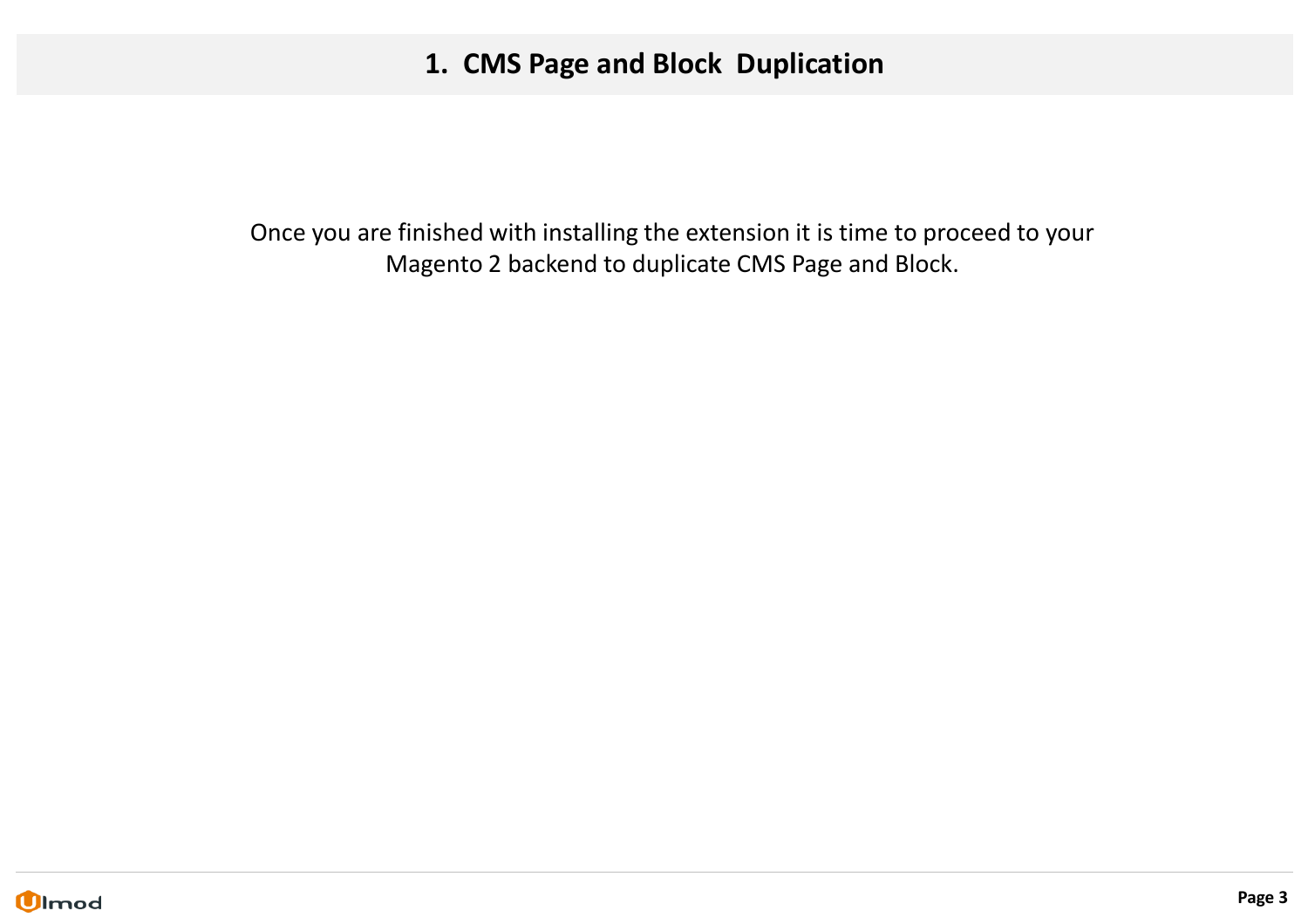## **1.1. Accessing the Extension Guide**

<span id="page-3-0"></span>

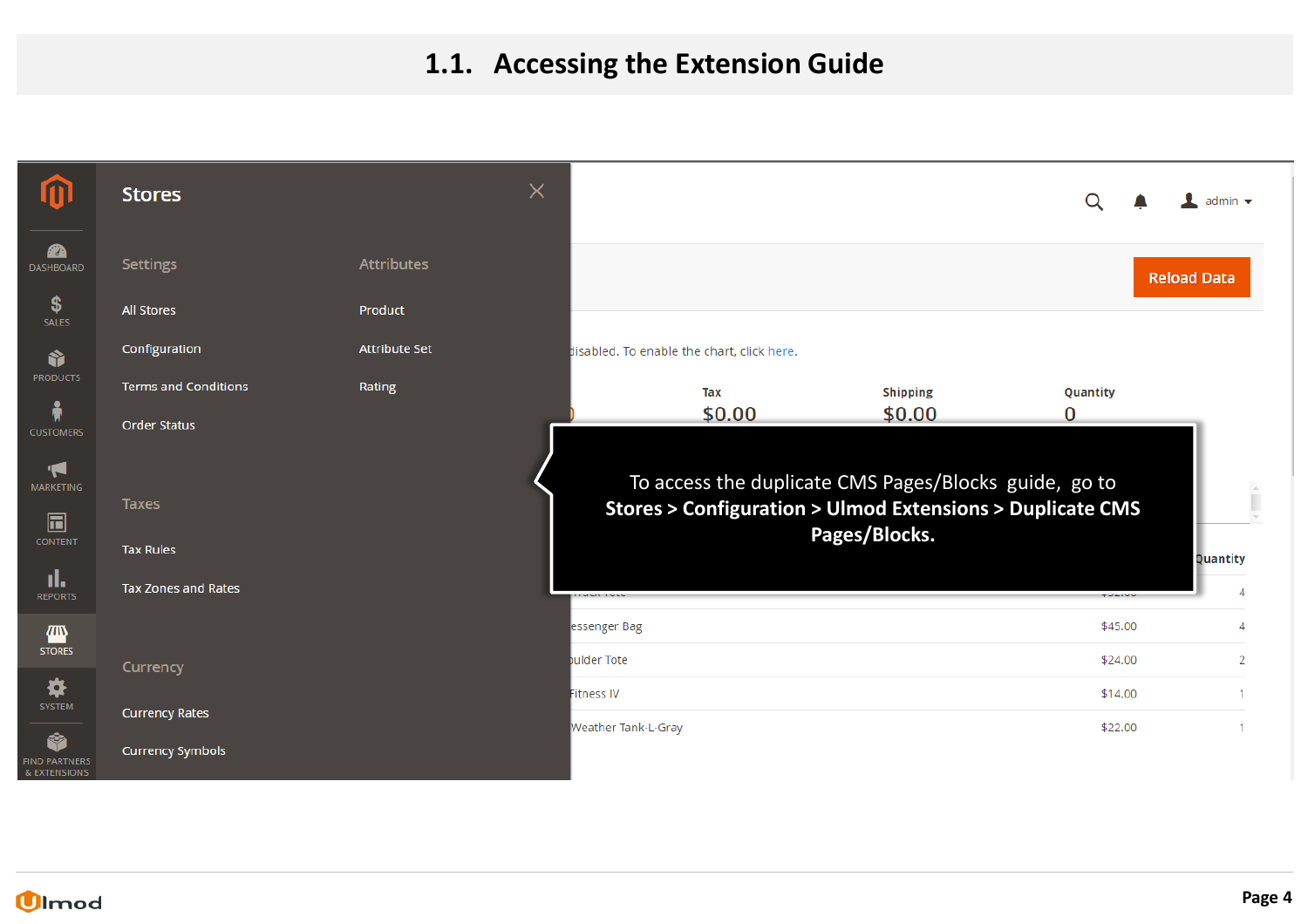## **1.2. Guide**

#### <span id="page-4-0"></span>**ULMOD EXTENSIONS**

#### **Duplicate CMS Pages/Blocks Info**

**Duplicate CMS Pages/Blocks** 



Guide

 $\widehat{\phantom{1}}$ 

#### **Duplicate CMS Pages/Blocks**

Save your time on Content(CMS Pages/Blocks) management by duplicating or copying Pages and Blocks content from one Page/Block to another. A must have extension for any store with many CMS Page and Block. If you have any questions, email us at support@ulmod.com.

A short guide to help you easily duplicate pages and blocks.

#### **Duplicate CMS Pages**

**6** To duplicate a CMS Page, please go to Content -> Elements -> Pages. Then select the page you want to duplicate. You will find 'Duplicate This Page' button on CMS edit page. after clicking the button, your CMS Page will be duplicated.

#### **Duplicate Blocks**

To duplicate a Block, please go to Content -> Elements -> Blocks. Then select the block you want to duplicate.  $\bullet$ You will find 'Duplicate This Block' button on Block edit page. after clicking the button, your Block will be duplicated.



ര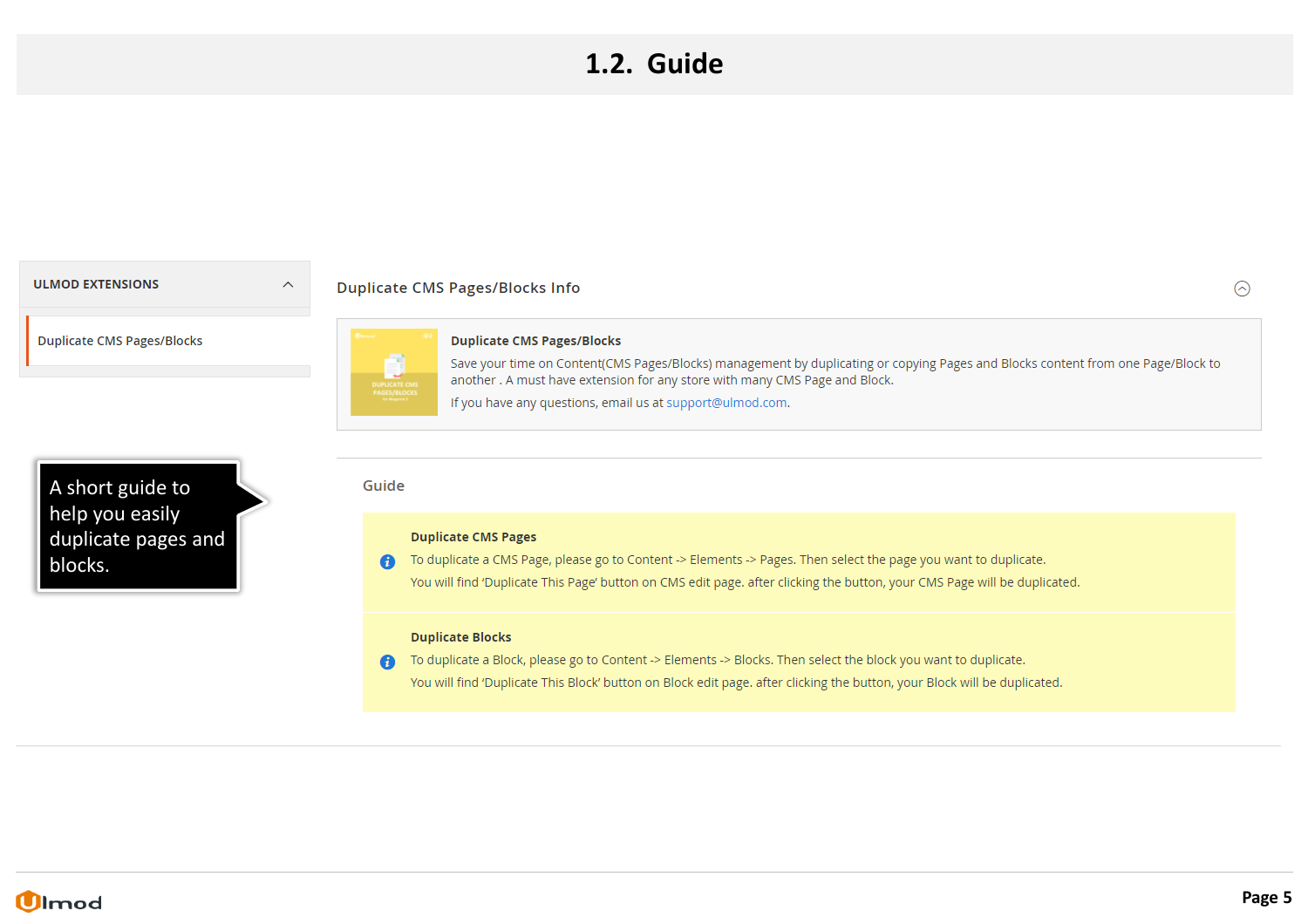## **1.3. Duplicate Page**

<span id="page-5-0"></span>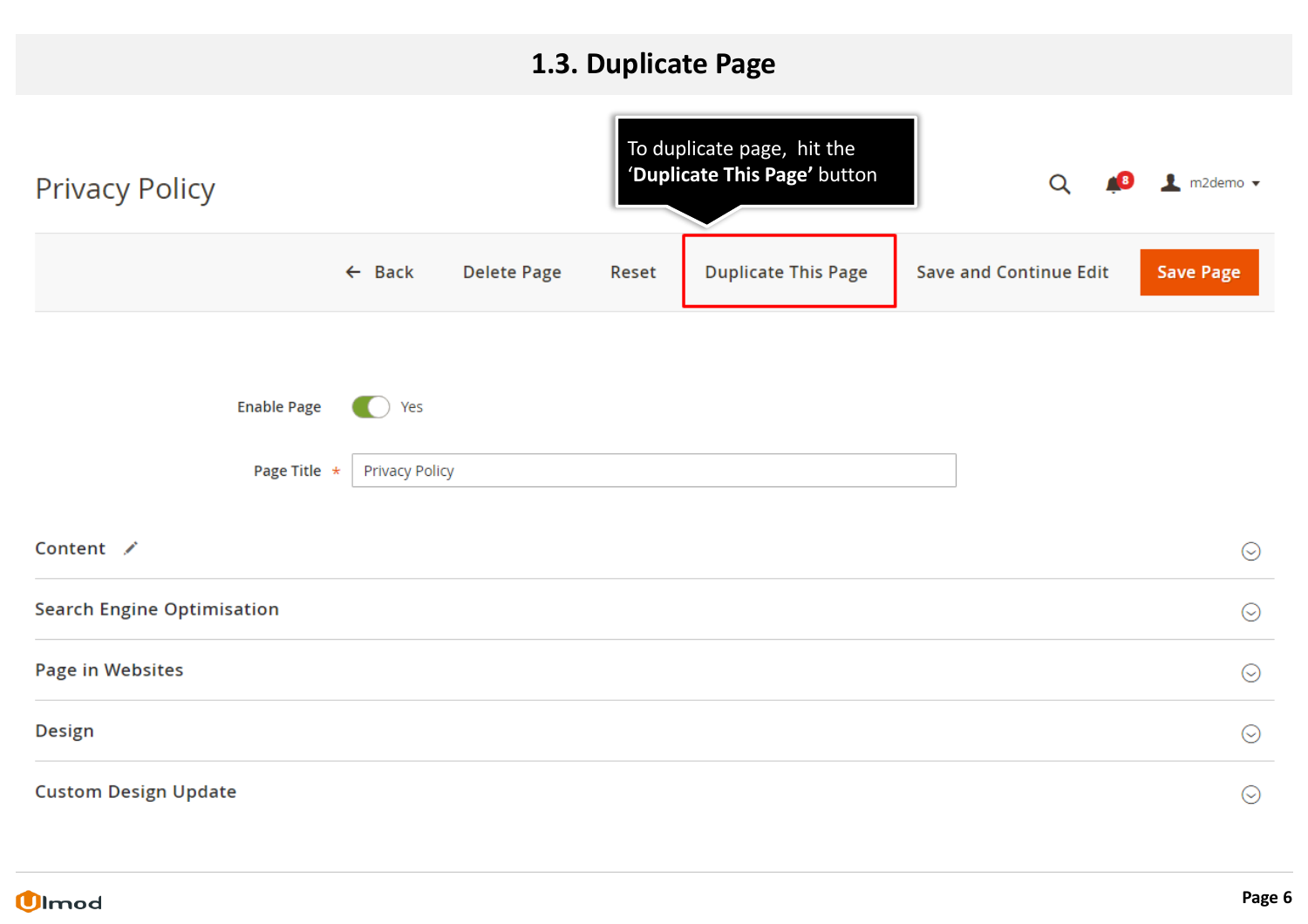# **1.3.1. Duplicate Page Result**

| <b>Privacy Policy</b>                                                        | $\leftarrow$ Back            | <b>Delete Page</b>                                                        | Reset | <b>Duplicate This Page</b> | <b>Save and Continue Edit</b>                                                                                                 | <b>Save Page</b> |
|------------------------------------------------------------------------------|------------------------------|---------------------------------------------------------------------------|-------|----------------------------|-------------------------------------------------------------------------------------------------------------------------------|------------------|
| CMS Page Successfully Duplicated.<br>✓<br><b>Enable Page</b><br>Page Title * | Yes<br><b>Privacy Policy</b> | The success message<br>display after a page is<br>successfully duplicated |       |                            |                                                                                                                               |                  |
| Content /                                                                    |                              |                                                                           |       |                            |                                                                                                                               | $\odot$          |
| <b>Search Engine Optimisation</b>                                            |                              |                                                                           |       |                            |                                                                                                                               | ⊙                |
| <b>URL Key</b>                                                               |                              | privacy-policy-cookie-restriction-mode-202753611                          |       |                            | The URL of the page duplicated is auto-<br>generated and you can easily edit it to<br>the one which fit you and save the page |                  |
| <b>Meta Title</b>                                                            |                              |                                                                           |       |                            |                                                                                                                               |                  |
| Meta Keywords                                                                |                              |                                                                           |       |                            |                                                                                                                               |                  |

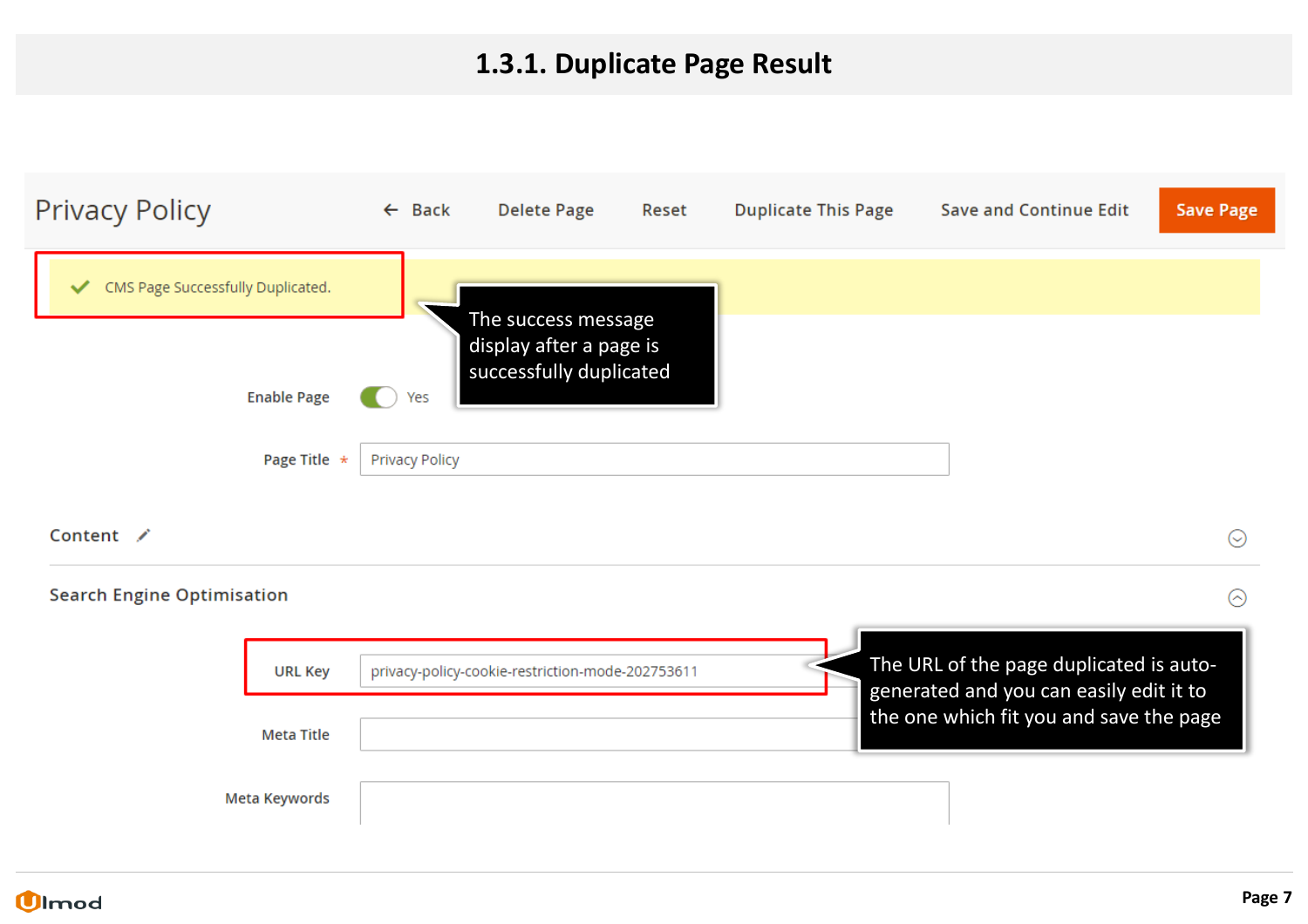## **1.4. Duplicate Block**

<span id="page-7-0"></span>

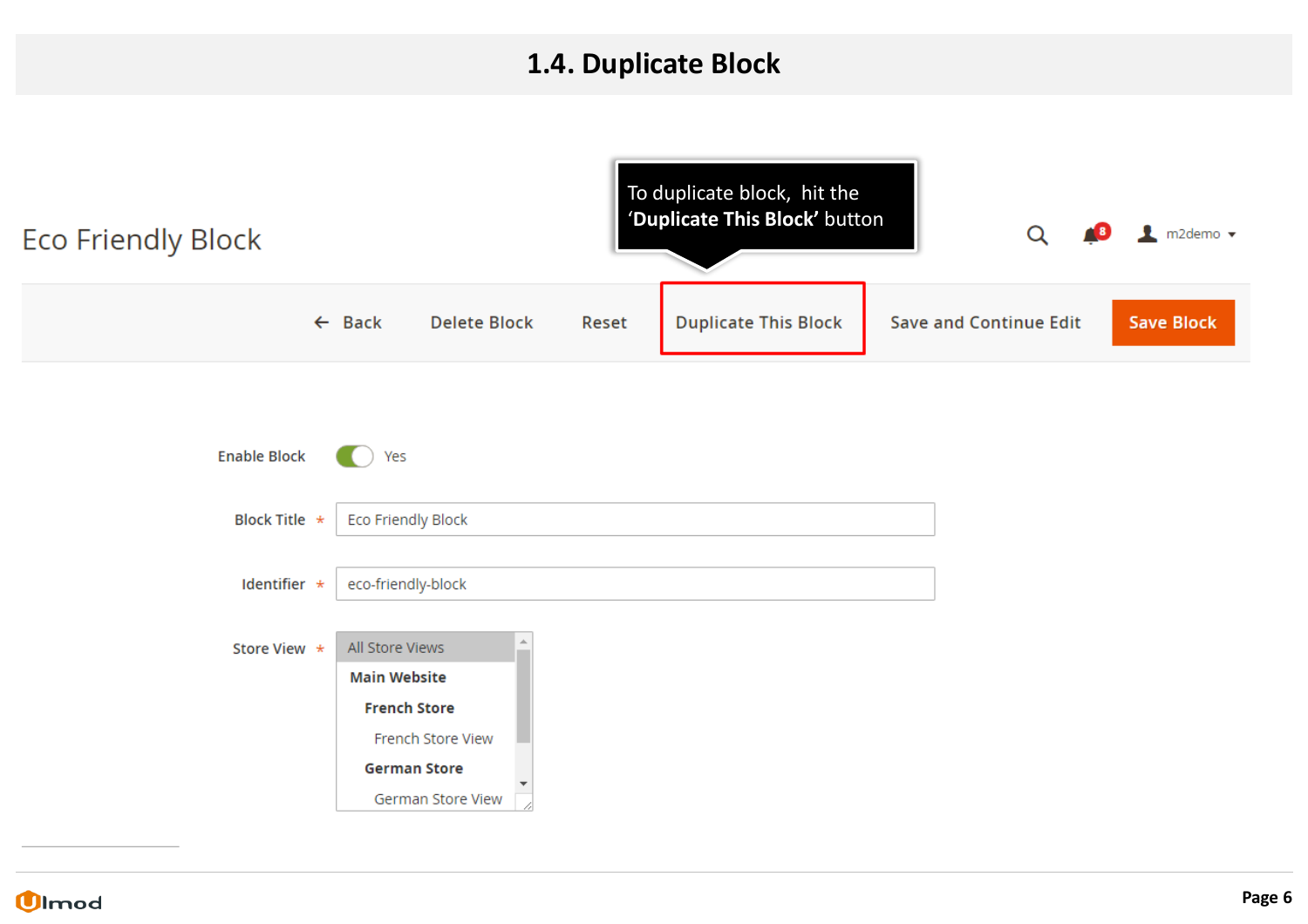## **1.4.1. Duplicate Block Result**